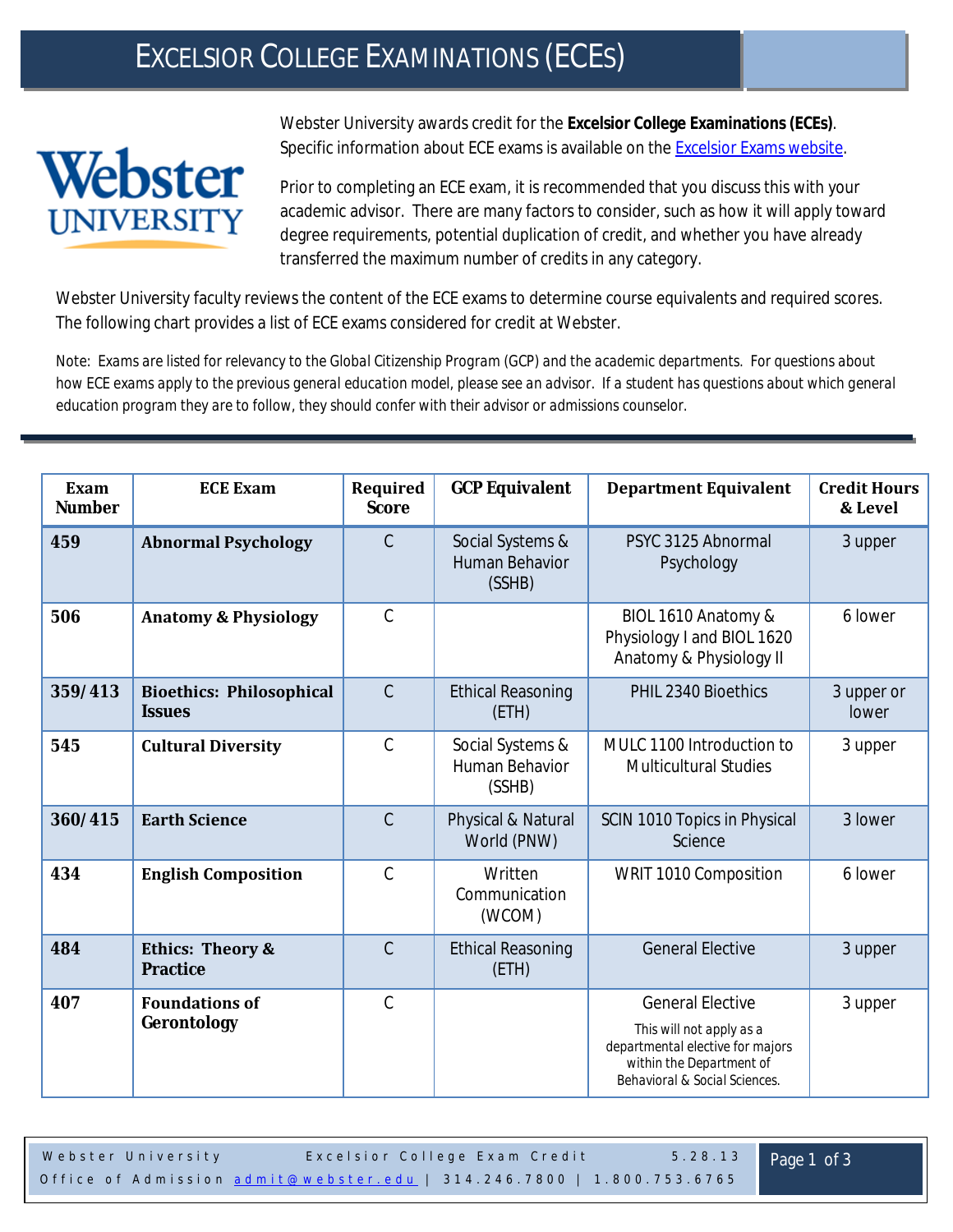| 351/486 | <b>Human Resource</b><br><b>Management</b>             | C              |                                              | MNGT 3400 Human<br>Resource Management                    | 3 upper |
|---------|--------------------------------------------------------|----------------|----------------------------------------------|-----------------------------------------------------------|---------|
| 417     | <b>Interpersonal</b><br><b>Communication</b>           | $\mathcal{C}$  | Social Systems &<br>Human Behavior<br>(SSHB) | SPCM 1280 Interpersonal<br>Communication                  | 3 lower |
| 363/416 | <b>Introduction to</b><br>Philosophy                   | $\overline{C}$ | <b>Roots of Cultures</b><br>(ROC)            | PHIL 1100 Introduction to<br>Philosophy                   | 3 lower |
| 364/411 | <b>Juvenile Delinquency</b>                            | $\mathcal{C}$  |                                              | PSYC 3425 Juvenile<br>Delinquency                         | 3 upper |
| 352/538 | <b>Labor Relations</b>                                 | $\mathsf C$    |                                              | MNGT 3420 Labor-<br><b>Management Relations</b>           | 3 upper |
| 583     | <b>Life Span</b><br>Developmental<br><b>Psychology</b> | $\mathcal{C}$  | Social Systems &<br>Human Behavior<br>(SSHB) | PSYC 2300 Lifespan<br>Development                         | 3 lower |
| 558     | <b>Microbiology</b>                                    | $\mathcal{C}$  | Physical & Natural<br>World (PNW)            | <b>General Elective</b>                                   | 3 lower |
| 353/435 | <b>Organizational Behavior</b>                         | $\mathcal{C}$  |                                              | MNGT 3450 Principles of<br><b>Organizational Behavior</b> | 3 upper |
| 354/584 | Pathophysiology                                        | $\overline{C}$ |                                              | <b>BIOL 4030 Pathophysiology</b>                          | 3 upper |
| 355/485 | <b>Psychology of</b><br><b>Adulthood &amp; Aging</b>   | C              | Social Systems &<br>Human Behavior<br>(SSHB) | PSYC 2950 Psychology of<br>Adulthood and Aging            | 3 upper |
| 356/436 | <b>Research Methods in</b><br><b>Psychology</b>        | $\overline{C}$ |                                              | PSYC 2825 Introduction to<br><b>Research Methods</b>      | 3 upper |
| 357/412 | <b>Social Psychology</b>                               | $\mathcal{C}$  | Social Systems &<br>Human Behavior<br>(SSHB) | PSYC 3600 Social Psychology                               | 3 upper |
| 367/512 | <b>World Conflicts Since</b><br>1900                   | $\overline{C}$ |                                              | <b>General Elective</b>                                   | 3 upper |

## **Nursing Exams:**

*Credit may not be given if a student has earned credit in basic nursing education. These examinations are normally not used as part of a BSN program. Credit may not be granted for exams that duplicate content or areas.*

*Upper level credit may be considered, if content not duplicated by previous coursework. Students must receive approval from Chair of the Nursing Department and the Registrar prior to taking exams.* 

| Exam<br><b>Number</b> | <b>ECE Exam</b>                  | Required<br><b>Score</b> | <b>Equivalent</b>       | <b>Credit Hours &amp; Level</b> |
|-----------------------|----------------------------------|--------------------------|-------------------------|---------------------------------|
| 554                   | <b>Adult Nursing</b>             |                          | <b>General Elective</b> | 8 upper                         |
| 546                   | <b>Community Focused Nursing</b> | ◡                        | <b>General Elective</b> | 4 upper                         |

| Webster University | Excelsior College Exam Credit                                         | $5.28.13$ Page 2 of 3 |
|--------------------|-----------------------------------------------------------------------|-----------------------|
|                    | Office of Admission admit@webster.edu   314.246.7800   1.800.753.6765 |                       |